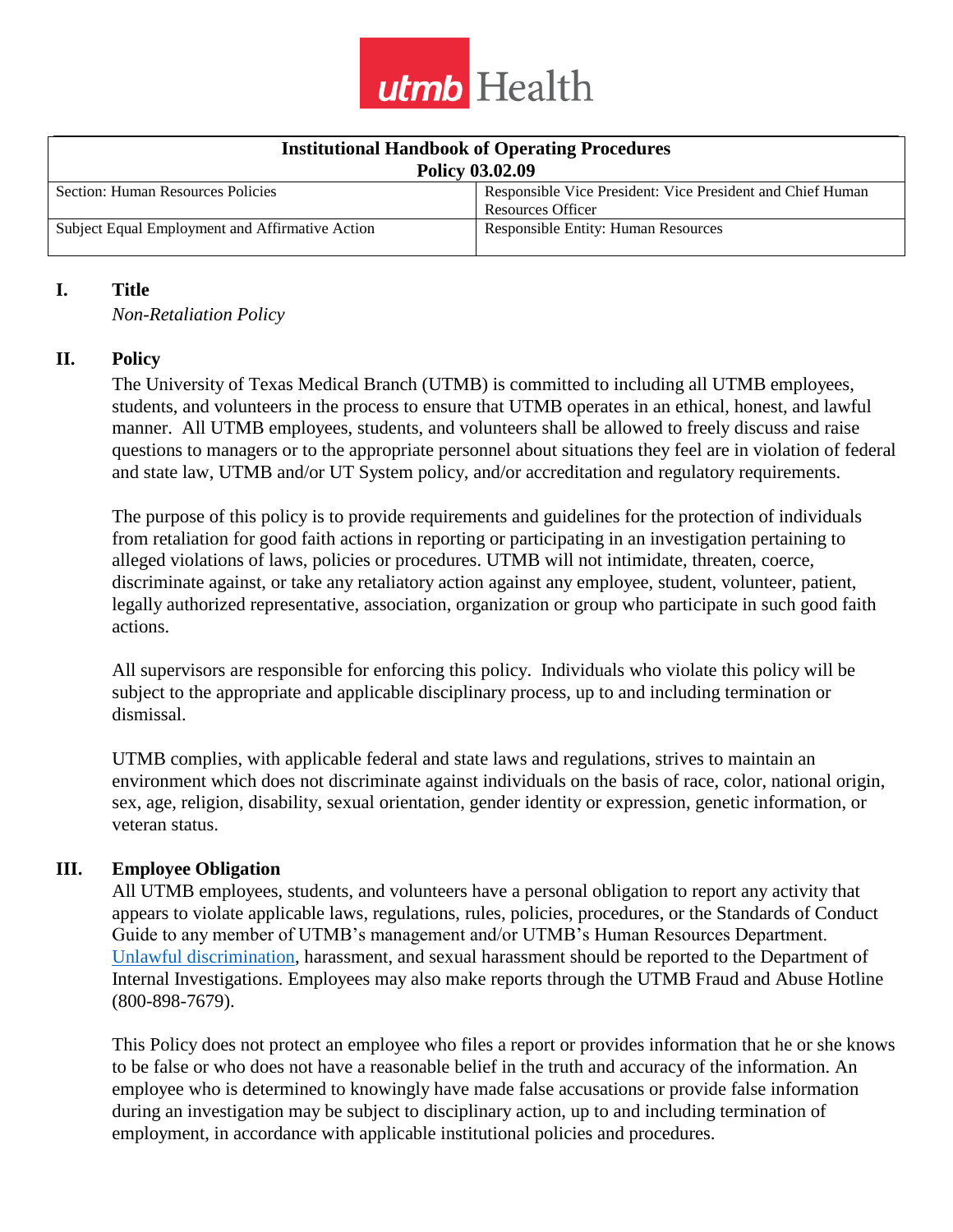# **IV. Retaliation Complaint Procedure**

If an employee believes that he or she has been subject to any action that violates the non-retaliation provisions above, the employee should submit a complaint with any member of UTMB's management and/or UTMB's Human Resources Department.

A complaint should include the following:

- 1. Name of the complainant;
- 2. Contact information, including address, telephone, and e-mail address, if applicable;
- 3. Name of the person directly responsible for the alleged retaliation;
- 4. Date and place of the alleged retaliation;
- 5. Nature of the alleged retaliation;
- 6. Detailed description of the specific conduct that is alleged to constitute retaliation;
- 7. Copies of documents pertaining to the alleged retaliation;
- 8. Names of any witnesses to the alleged retaliation;
- 9. Complainant's signature and date of filing; and
- 10. Any other relevant information.

Complaints do not need to be submitted in writing, but it is encouraged. Oral complaints will be accepted and documented in an intake interview.

If it is determined through the institution's investigation process that an employee was subjected to retaliation, the appropriate action will be taken.

## **V. Investigation of Retaliation**

The Office of Human Resources Employee Relations will review any allegations of retaliation brought to its attention and, if appropriate, conduct an internal investigation. The complaint may be forwarded to the Department of Internal Investigations for an investigation, based on the nature of the alleged retaliation.

An internal investigation may consist of the following:

- 1. Interviews of the complainant, the respondent, or any other person whom the investigator determines may have pertinent factual information related to the retaliation complaint;
- 2. Examination of relevant documents; and
- 3. Any other action that may be necessary to adequately investigate the complaint.

Facts will be considered on the basis of what is reasonable of ordinary sensitivity and not on the basis of a particular sensitivity or reaction of an individual. Findings will be based on the totality of circumstances surrounding the alleged retaliation. All investigations under this policy will use the preponderance of the evidence standard to determine violations of this policy.

## **VI. Relevant Federal and State Statutes**

[45 C.F.R. §164.530\(g\)](https://www.govinfo.gov/content/pkg/CFR-2011-title45-vol1/pdf/CFR-2011-title45-vol1-sec164-530.pdf) Texas Government Code, Chapter. 554.02, [Protection for Reporting Violations of Law](http://www.statutes.legis.state.tx.us/Docs/GV/htm/GV.554.htm)